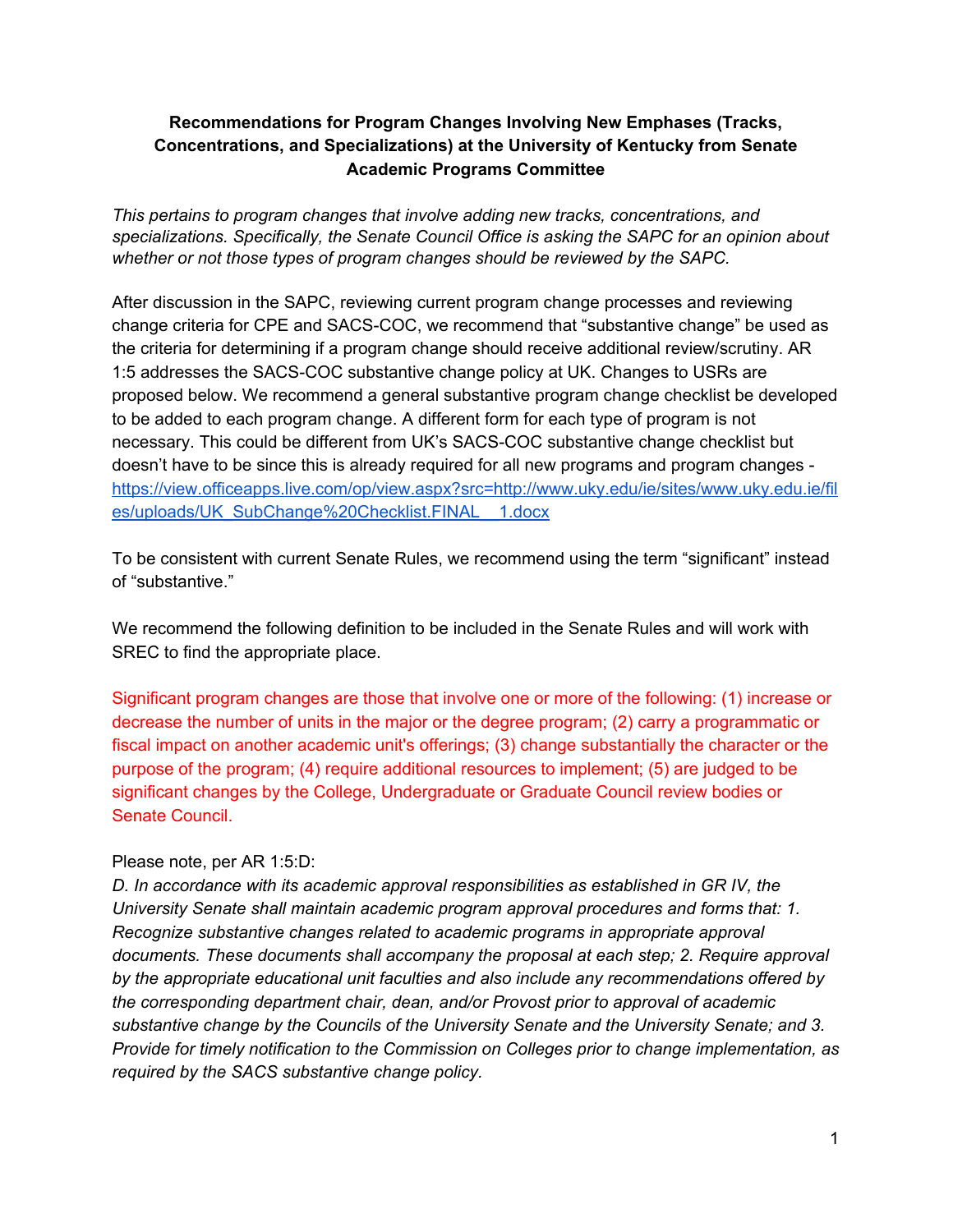Estimated timetable (e.g. Spring 2017) for programs to go through the processes [http://www.uky.edu/ie/sites/www.uky.edu.ie/files/uploads/2017%20Spring%20Semester%20Sub](http://www.uky.edu/ie/sites/www.uky.edu.ie/files/uploads/2017%20Spring%20Semester%20Submission%20Deadlines%20for%20New%20Academic%20Programs.pdf) [mission%20Deadlines%20for%20New%20Academic%20Programs.pdf](http://www.uky.edu/ie/sites/www.uky.edu.ie/files/uploads/2017%20Spring%20Semester%20Submission%20Deadlines%20for%20New%20Academic%20Programs.pdf)

## **1.4.2.6 Senate Academic Programs (SAPC)**

The SAPC is charged with recommending action to the Senate on all new academic programs and significant program changes. approved by the Undergraduate Council, the Graduate Council, or the Health Care Colleges Council. Specifically, the SAPC shall review the academic excellence, the need, and the impact, desirability, and priority of the new academic program in relation to other programs. In approving a new program, the Committee shall recommend a priority to indicate its importance and the immediacy with which it should be implemented.

The Committee shall function mainly through three permanent subcommittees: Graduate Degree Programs, First Degree Programs (including undergraduate degree programs), and Professional and Pre-professional Degree programs. The appropriate subcommittee shall investigate the proposed new program or significant program change and present its evaluation to the full committee, which shall decide on its recommendation to the Senate. In ascertaining the appropriate subcommittee, and in acting upon the recommendations of the SAPC, it is the policy of the University Senate to adopt and utilize the definitions of the Council on Postsecondary Education that distinguish these different types of degree programs.

# **3.2.3 Procedures to be Used**

### **C. Final University Approval [US: 10/11/99; US: 2/10/03; US: 5/7/2012]**

#### **1. Changes to Existing Certificates and Degrees**.

**(a) Significant Change**. The Senate Council Office shall review proposals for changes to existing certificates or degrees for compliance with current rules and regulations. Significant program changes are those that involve one or more of the following: (1) increase or decrease the number of units in the major or the degree program; (2) carry a programmatic or fiscal impact on another academic unit's offerings; (3) change substantially the character or the purpose of the program; (4) require additional resources to implement; (5) are judged to be significant changes by the College, Undergraduate or Graduate Council review bodies or Senate Council. If the change is deemed a significant change, the Senate Council Office shall forward the proposals to the Senate's Academic Programs Committee (SAPC) for review. The SAPC shall submit its evaluation and recommendation to the Senate Council. The Senate Council shall review the proposal and take appropriate action. If the Senate Council approves the proposal for consideration by the Senate, the Senate Council shall place the proposal on the